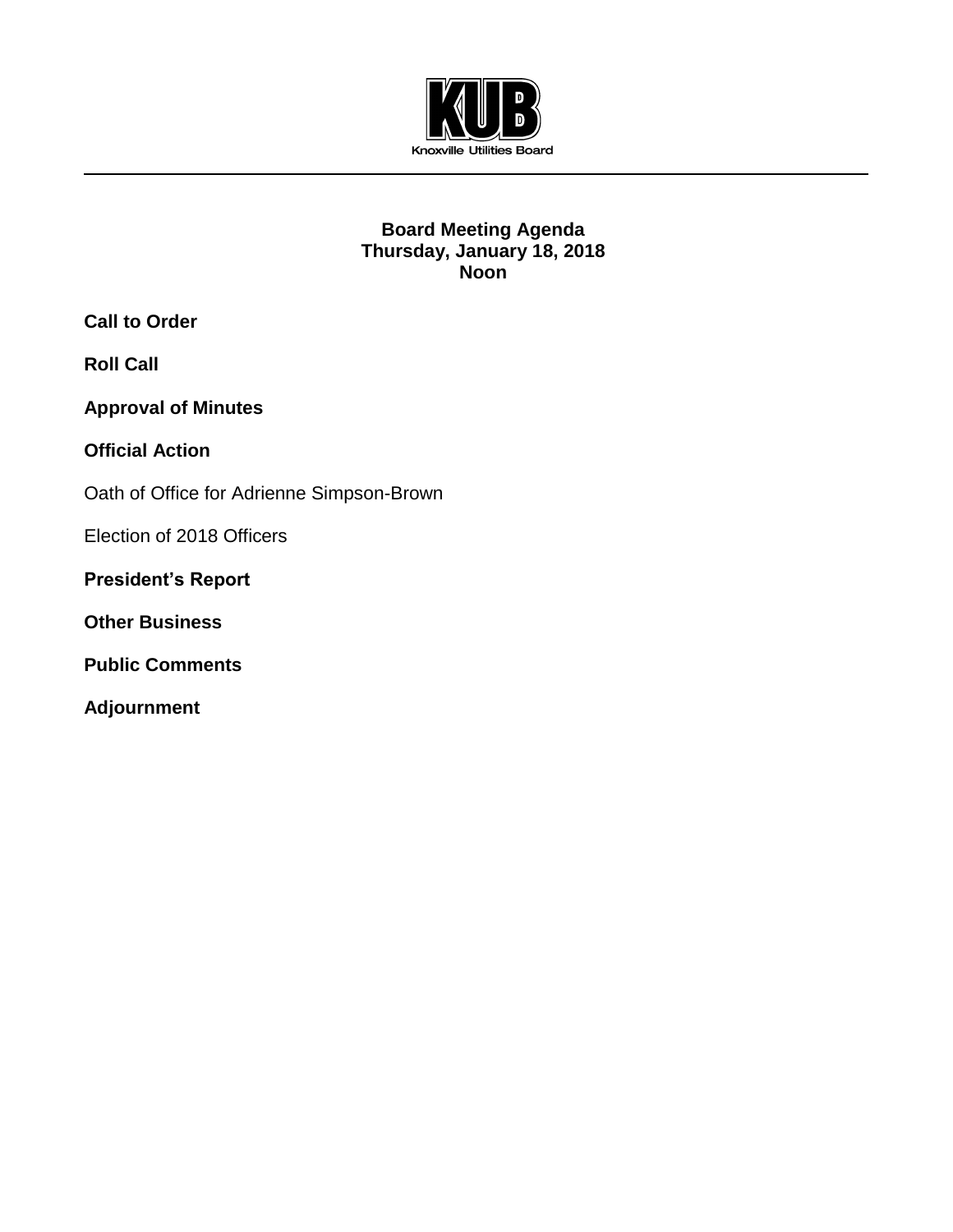## **Knoxville Utilities Board Board Meeting Minutes Thursday, December 14, 2017, Noon**

## **Call to Order**

The Knoxville Utilities Board met in regular session in the Larry A. Fleming Board Room at 445 S. Gay Street, on Thursday, December 14, 2017, pursuant to the public notice published in the January 7, 2017, edition of the *News Sentinel*. Chair Herbert called the meeting to order at 12:00 p.m.

## **Roll Call**

Commissioners Present: Jerry Askew, Celeste Herbert, Sara Pinnell, Tyvi Small, Nikitia Thompson, and John Worden

Commissioners Absent: Kathy Hamilton

## **Approval of Minutes**

The Minutes of the November 16, 2017, Board Meeting were approved as distributed upon a motion by Commissioner Small and seconded by Commissioner Thompson.

## **Old Business**

None

## **President's Report**

## **Street Light Transfer Update**

President Roach recognized Gabriel Bolas, Senior Vice President and Chief Engineer, who provided an update related to the City of Knoxville's plans to purchase streetlights in the city from KUB and subsequently convert the system to LED lights.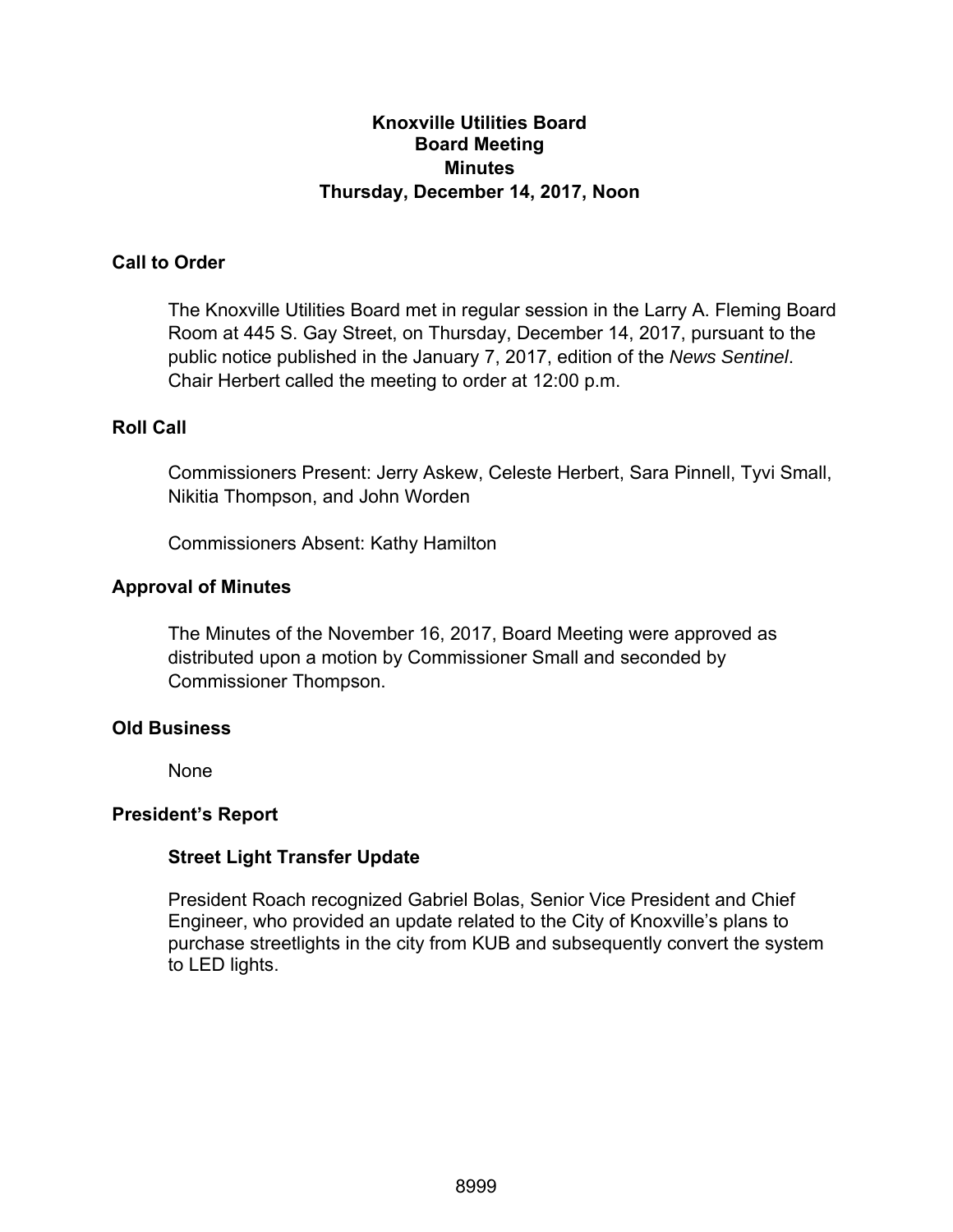December 14, 2017

### **Employee Excellence Awards**

Susan Edwards, Senior Vice President CAO, provided an overview of the Employee Excellence Awards program and recognized Jamie Davis, Manager of Underground Construction, who presented an award to certain members of the Underground Construction Safe Driving Project Team; Ryan Holloway, Kevin Riehn, and Gary Underwood; Chris Thomas, Manager of Safety, Security and Technical Services, who presented an award to certain members of the Sodium Hypochlorite Project Team; Jeff Hooyman and Tyler Webb; Doug Miller, Manager of Overhead Construction, who presented an award to a certain member of the High Voltage Demonstration Trailer Project Team; Michael Bales; Brooke Sinclair, Manager of Gas Systems Engineering, who presented an award to certain members of the CNG Public Fueling Station Project Team; Salina Douglass, Leslie Emison, and Jocelyn McInturff; Kendall Stiles, Manager of Customer Support and Key Accounts, who presented one of two Board Chair awards to certain members of the Crowne Plaza Downtown Network System Upgrade Team; Harley Bryant and Tom Coleman; and Dennis Newcombe, Manager of Meters, who presented the second Board Chair award to Zachary Hamilton .

#### **New Business**

## **Resolution 1372 – A Resolution of the Knoxville Utilities Board Concerning Nikitia Thompson, who is Concluding Service as a Commissioner**

Chair Herbert offered Resolution 1372 for the Board's consideration recognizing Nikitia Thompson for her service to the KUB Board of Commissioners. Bill Coley, Board's General Counsel, read Resolution 1372.

President Roach recommended adoption of Resolution 1372 on first and final reading.

Upon motion by Commissioner Askew and second by Commissioner Pinnell, Resolution 1372 *(Attachment 1)* was adopted by acclamation and a unanimous voice vote.

Commissioner Thompson thanked the Board, President Roach and the Senior Management Team for all they do. But most importantly, she thanked the employees, who she described as KUB's greatest asset.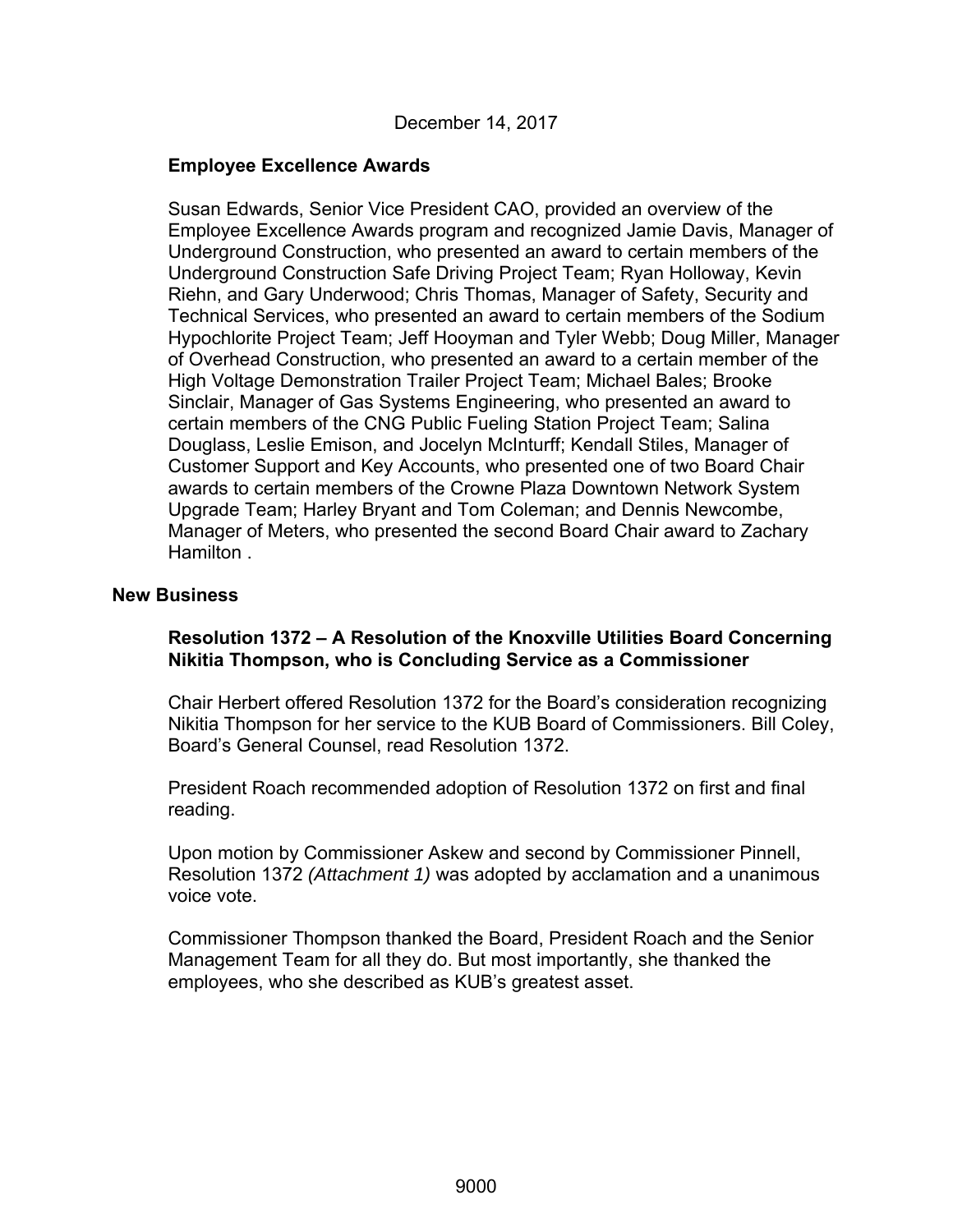December 14, 2017

#### **Other Business**

 Commissioner Thompson, Chair of the Board's Nominating Committee announced that the Committee met today to nominate a slate of officers for 2018. The following individuals were nominated: Celeste Herbert, Chair; Jerry Askew, Vice-Chair; and Mark Walker, Secretary. She also announced that the election of officers would be conducted in January 2018, as required by the Charter.

## **Adjournment**

l

There being nothing further to come before the Board, Chair Herbert declared the meeting adjourned at 12:55 p.m.

Celeste Herbert, Chair

Mark Walker, Board Secretary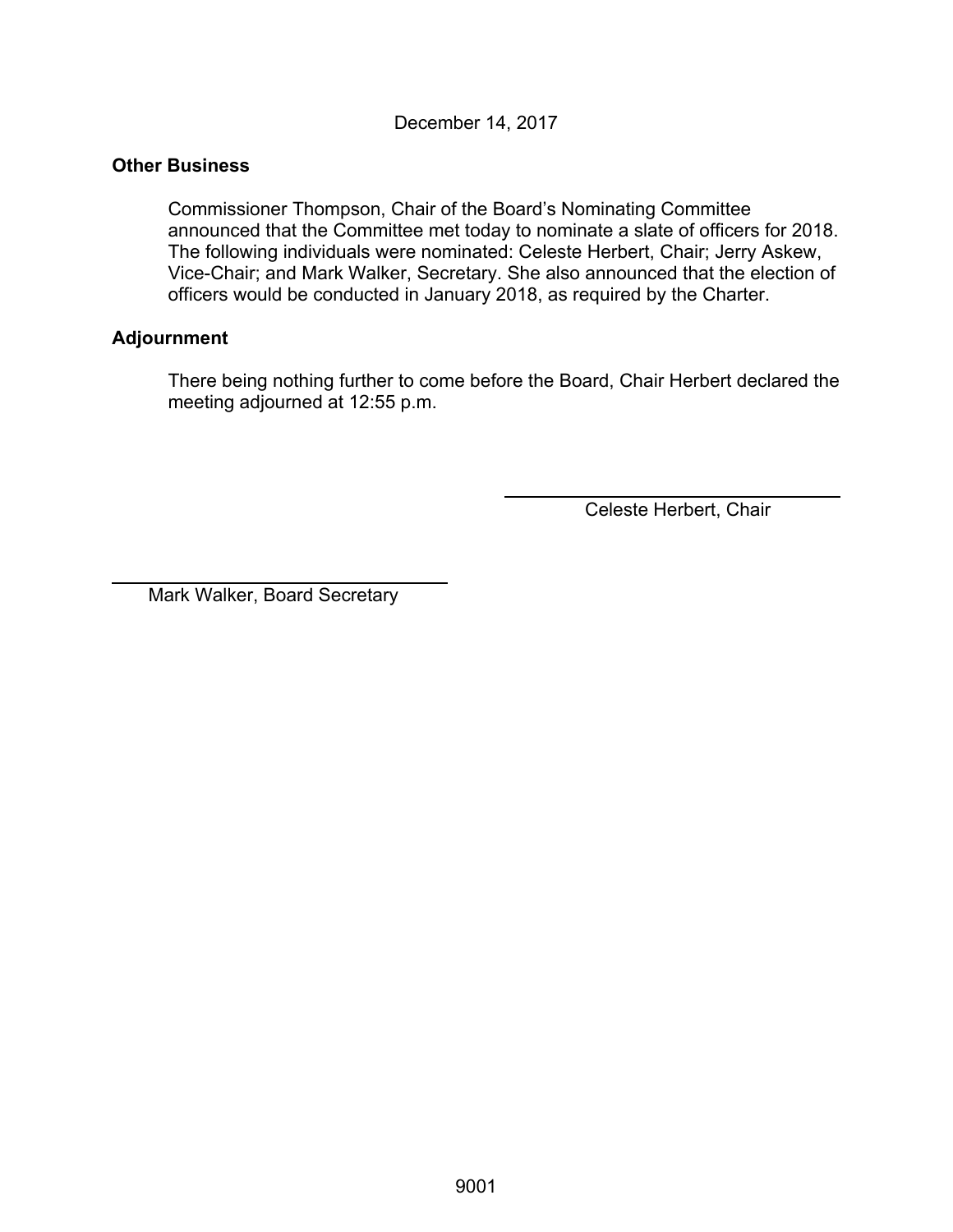# **Attachments**

| Attachment 1 | Resolution 1372, A Resolution of the Knoxville Utilities<br>Board Concerning Nikitia Thompson, who is Concluding<br>Service as a Commissioner | Page(s)<br>$9003 - 9004$ |
|--------------|-----------------------------------------------------------------------------------------------------------------------------------------------|--------------------------|
|--------------|-----------------------------------------------------------------------------------------------------------------------------------------------|--------------------------|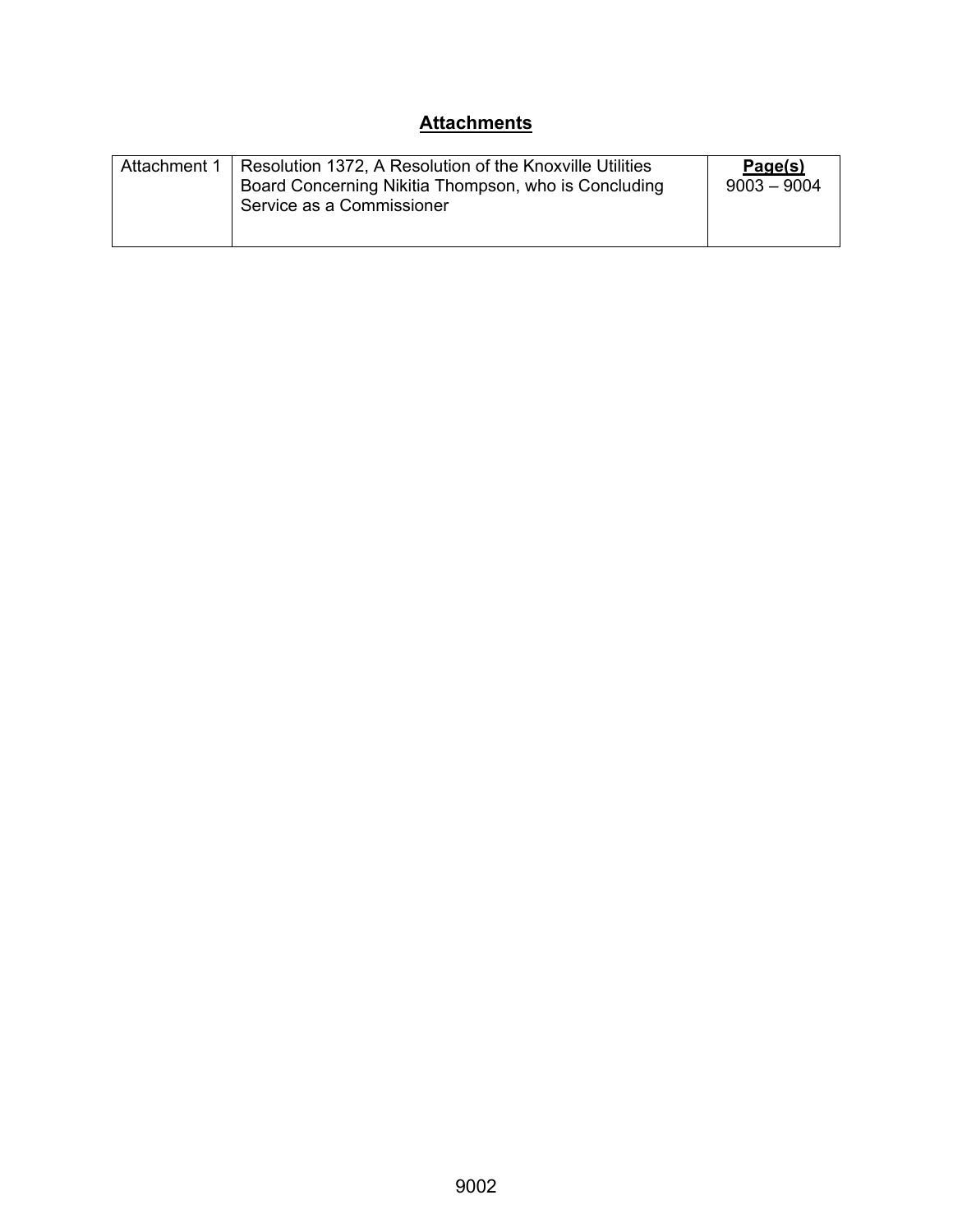# **RESOLUTION 1372**

#### **A Resolution of the Knoxville Utilities Board Concerning Nikitia Thompson, Who is Concluding Service as a Commissioner**

**Whereas,** Nikitia Thompson became a member of this Board in 2004 and has now served faithfully for fourteen years; and

**Whereas**, Commissioner Thompson supported KUB's accelerated wastewater system replacements in 2004 with the \$650 Million PACE 10 program, which addressed requirements from the federal Consent Decree issued to KUB in 2005, and increased KUB's wastewater capital program spending from \$1 million per month to \$1 million per week; and

**Whereas,** during her tenure, Commissioner Thompson has been an advocate for Project Help, an emergency assistance program for people who need temporary help with their utility bills and;

**Whereas,** Commissioner Thompson recognized the need to eliminate the root cause associated with ongoing emergency energy assistance and supported the implementation of Round It Up, a pilot program which allows customers to round up their monthly utility bills to the next whole dollar to provide funding for low-income home weatherization; and

**Whereas,** Commissioner Thompson was an advocate for customers, recognizing the balance between the needs of business and residential customers, the need to invest in the system and the need to manage costs; and

**Whereas,** Commissioner Thompson demonstrated leadership in the support of long-term funding plans for KUB's Century II and PACE 10 infrastructure programs, including the approval of bond issues and rate increases to balance the cost of needed system improvements over both current and future KUB customers; and

**Whereas,** this funding is allowing for the timely replacement of water and gas mains, overhead and underground electric lines, power poles and equipment at substations and is already benefitting customers through increased system reliability; and

**Whereas,** during her tenure, KUB's high-quality bond ratings were upgraded by rating agencies, including a historically high AAA rating for KUB's water system bonds; and

**Whereas,** during her tenure, Commissioner Thompson has been an advocate for TeenWork, an award-winning 22-year-old program partnership with Austin East Magnet High School which provides school-to-work experience for high school juniors and;